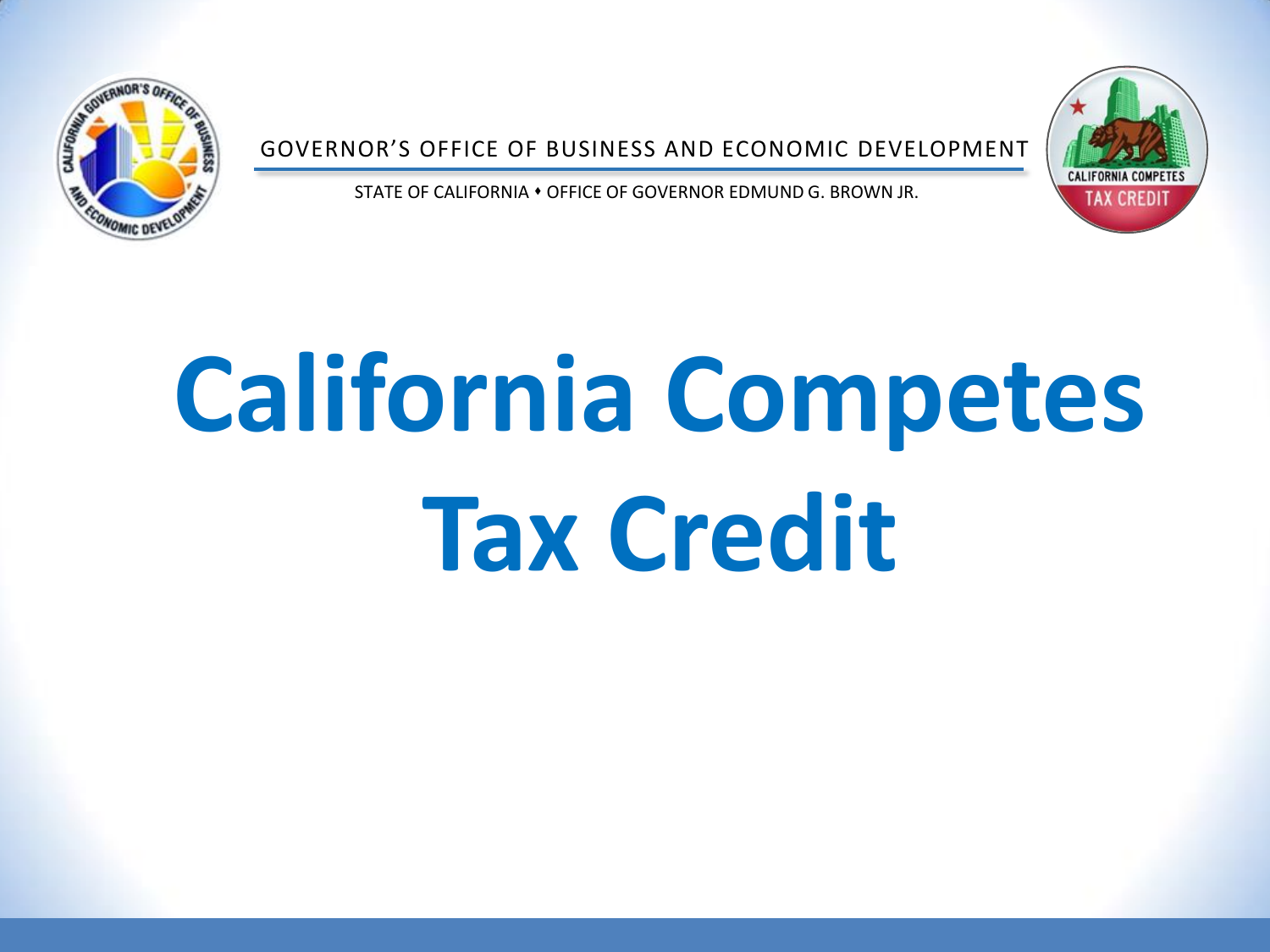### Governor's Economic Development Initiative (GEDI)

Hiring Tax Credit (New Employment Credit)

- Started January 1, 2014
- Administered by Franchise Tax Board
- FAQs at [www.ftb.ca.gov](http://www.ftb.ca.gov/)

### Manufacturing Partial Sales Tax Exemption

- Started July 1, 2014
- Administered by Board of Equalization
- FAQs at [www.boe.ca.gov](http://www.boe.ca.gov/)

### California Competes Tax Credit

- Started March 2014
- Administered by GO-Biz



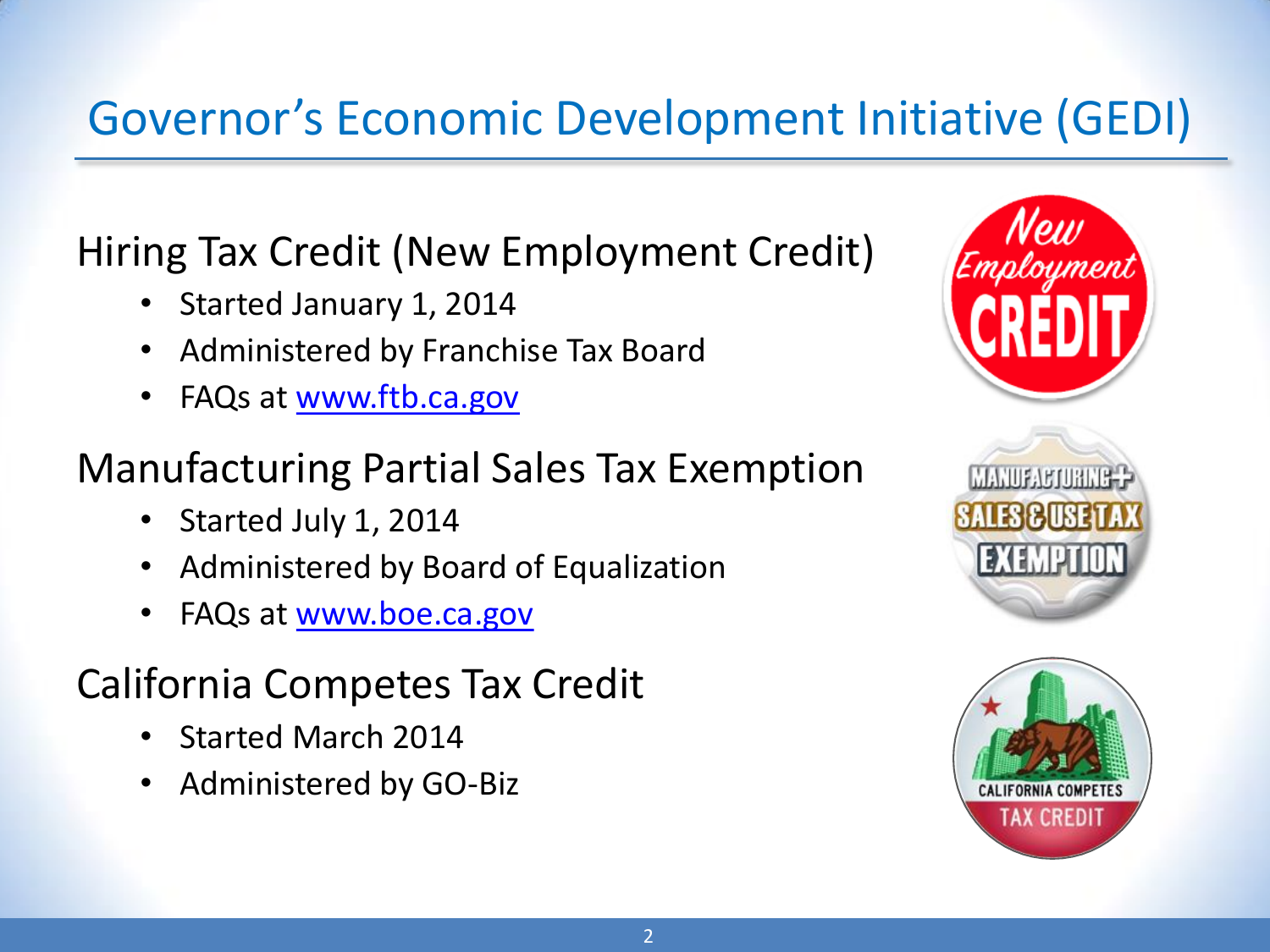# The California Competes Tax Credit

### California Competes Tax Credit:

- Credit against the income tax due the Franchise Tax Board
- Non-refundable
- 6 tax year carryover
- Legislation signed by Governor Brown in September 2014 allows the credit to offset Alternative Minimum Tax (AMT)

### Accountability:

- Tied to achieving contractual (hiring / investment) milestones
- Recapture provisions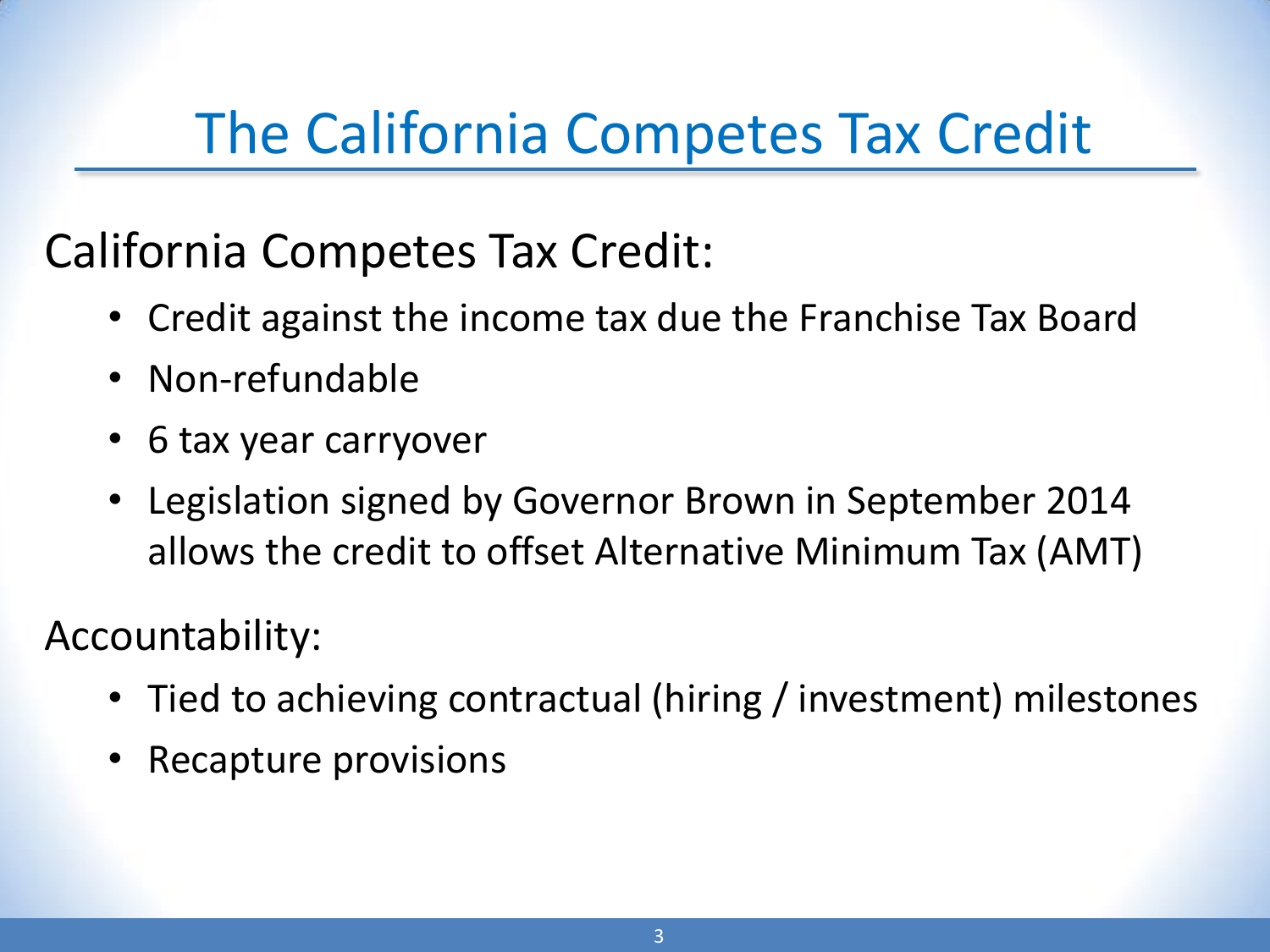# California Competes Tax Credit Availability

### Tentative Amount of Credits Available:

•  $\leq$  \$200 million in each fiscal year 2015/16 – 2017/18

#### Note:

- No more than 20% may go to any one applicant per fiscal year
- 25% of total amount each fiscal year reserved for small businesses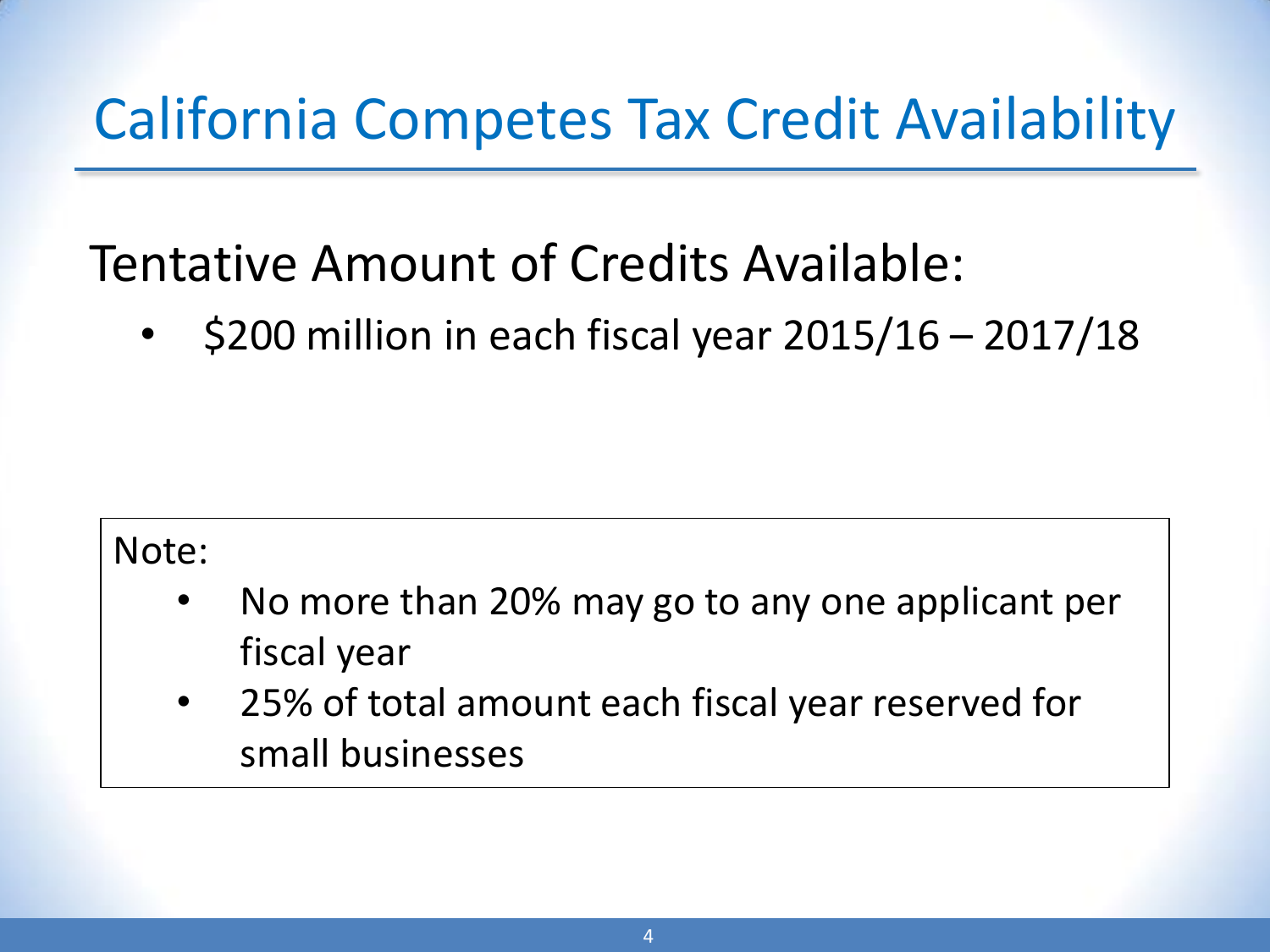# Application Periods

The Director of GO-Biz sets the application periods each fiscal year

Fiscal Year 2015-2016:

July 20, 2015 – August 17, 2015

• \$75 million available

January 4, 2016 – January 25, 2016

• \$75 million available

March 7, 2016 – March 28, 2016

• \$50.9 million plus unallocated amounts from previous application periods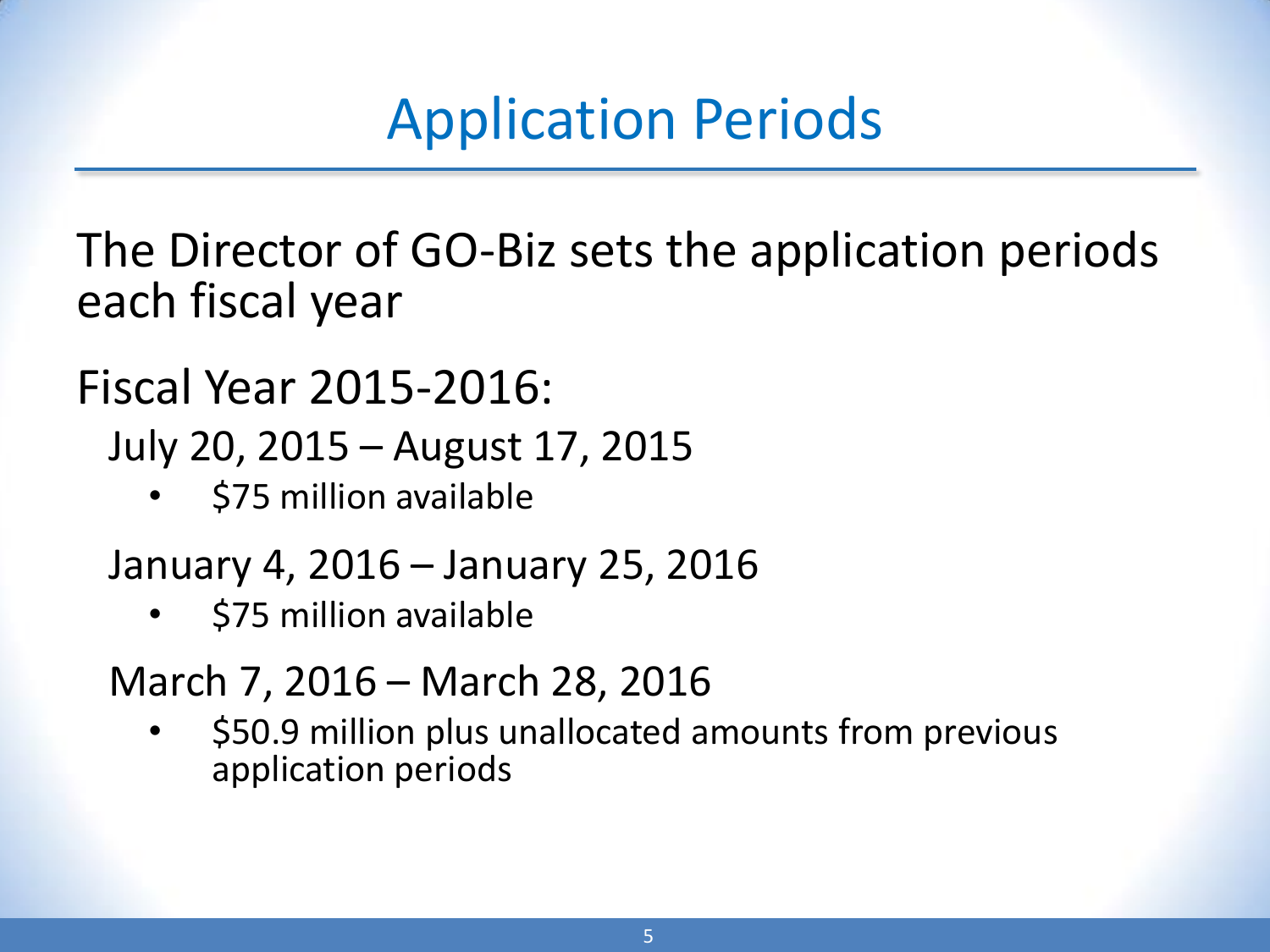# Award Factors

### Credit awards are based on 11 factors:

- Number of jobs created or retained
- Compensation paid to employees
- Amount of investment
- Extent of unemployment or poverty in business area
- Other incentives available in California
- Incentives available in other states
- Duration of proposed project and duration of commitment to remain in this state
- Overall economic impact
- Strategic importance to the state, region, or locality
- Opportunity for future growth and expansion
- Extent the benefit to the state exceeds the amount of the tax credit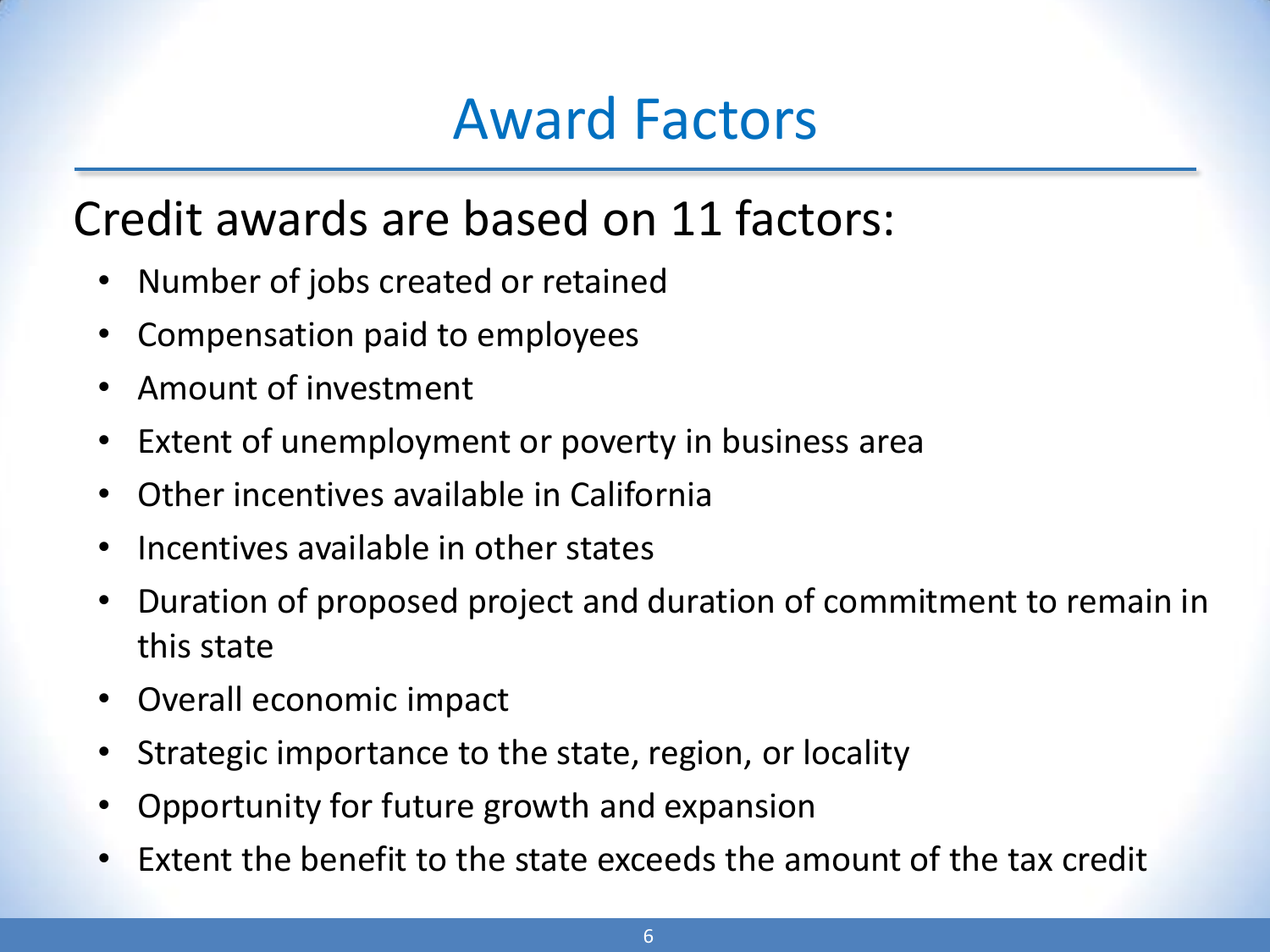# Evaluation and Approval Process

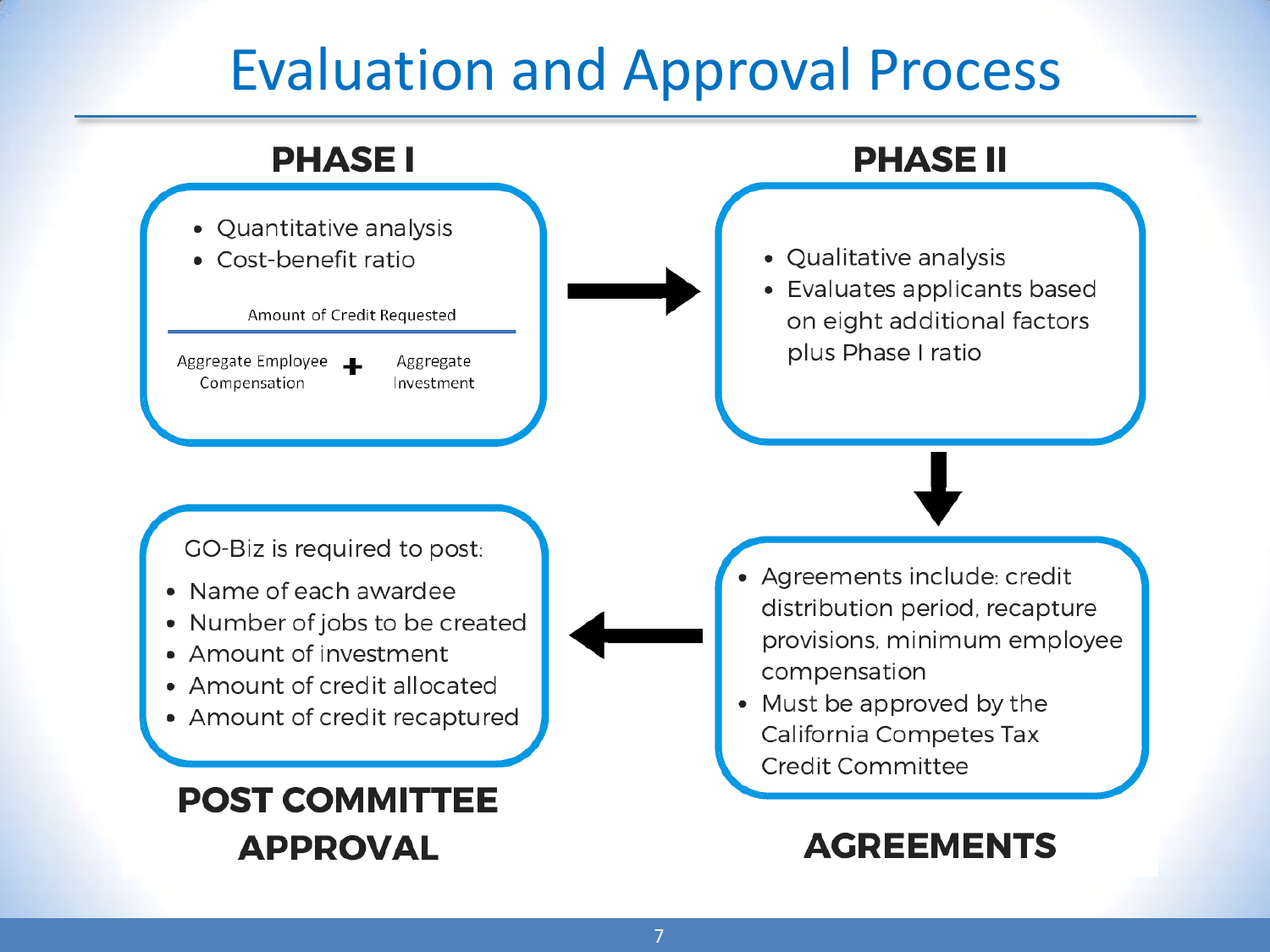Oversight / Accountability

Franchise Tax Board (FTB)

- Access to application and all documentation
- Will review books/records for agreement compliance unless the recipient is a small business
- May review books/records for agreement compliance if the recipient is a small business

## Material Breach

- FTB informs GO-Biz
- Committee approves or denies recapture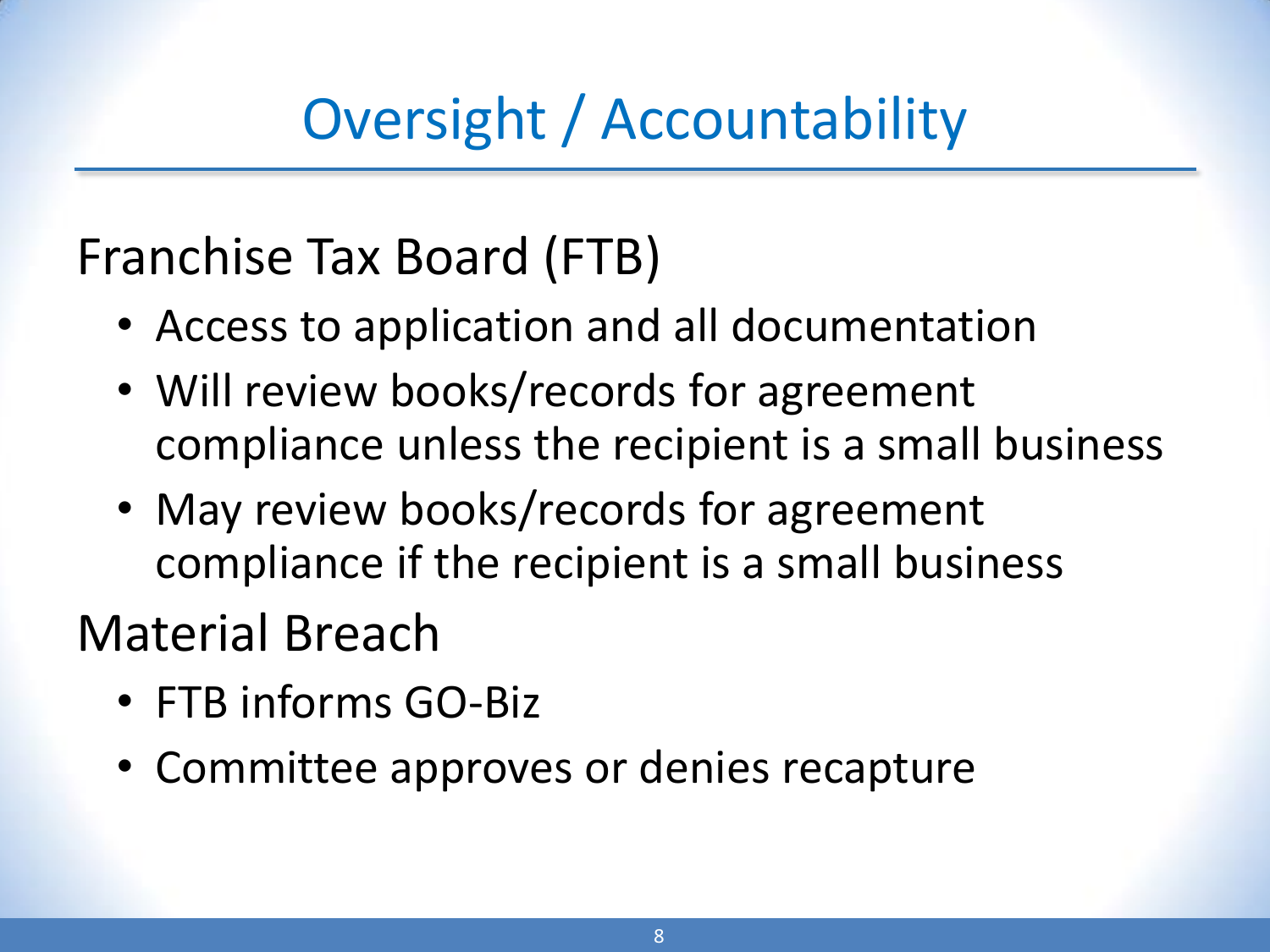### Awardees

Nearly \$180 Million in tax credits awarded to date

- 35,000 jobs and \$9 billion in investments
- Awardees include: